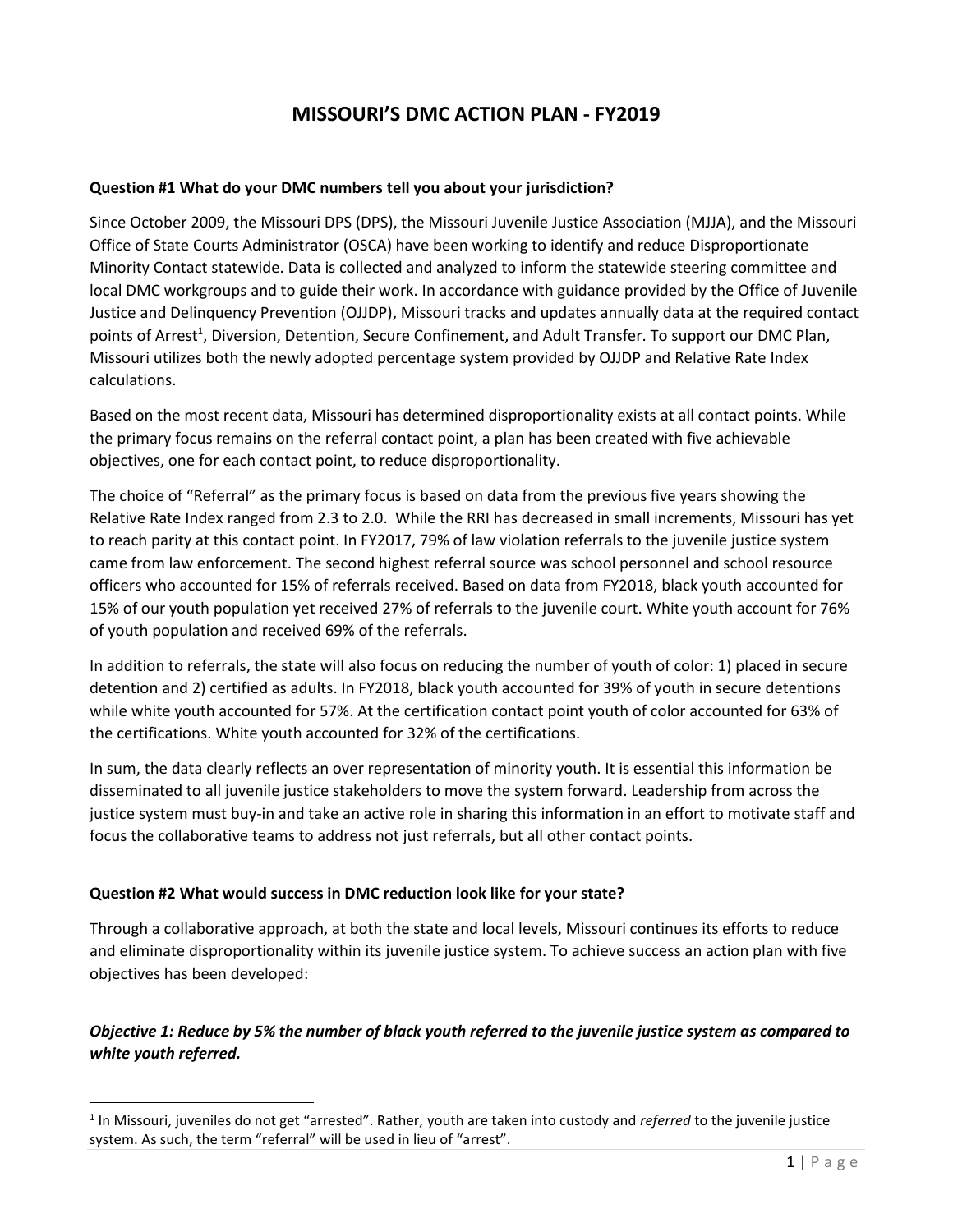To achieve this objective a two-pronged strategy will be utilized. First, learning opportunities must be created for the leadership and stakeholders so they may understand the scope of DMC and the necessity to enact changes. Everyone must have a clear understanding of DMC, the role DMC plays within the juvenile justice system, and what DMC reduction will entail at the local level. Information is key and must be effectively disseminated. The State DMC Coordinator, Data Analysist, and the juvenile justice community must take deliberate steps to develop the knowledge, roles, and responsibilities of each stakeholder within the system.

The following tasks have been identified to assist in achieving this objective:

- 1. The State DMC Coordinator and Data Analysist will assist local DMC Coordinators to monitor data and identify processes that have affected DMC (either negatively or positively) at decision points. Based on the outcomes the State DMC Coordinator, Data Analysist, and State Steering Committee can then provide data-driven technical assistance. Efforts will heavily focus upon at the point of referral;
- 2. The State DMC Coordinator will observe local Juvenile Office operations and juvenile court proceedings to determine the impact of existing policies/procedures to DMC reduction efforts and make recommendations to the local DMC Coordinators and collaborative teams;
- 3. The State DMC Coordinator and State Steering Committee will research best practices and evidencebased programs, including those successfully implemented in other states, to inform the local DMC Coordinators and Collaborative teams working to establish effective diversion programs. Additionally, opportunities will be sought for cross-system training for juvenile office staff, police officers, school resource officers, school personnel and community partners;
- 4. The State DMC Coordinator will work with jurisdictions to create and institutionalize policies and protocols necessary to identify, analyze and respond to problems without increasing DMC percentages or reducing public safety;
- 5. The State DMC Coordinator and Data Anaylsist will hold monthly conference calls with the local DMC Coordinators to provide educational, funding, and training information. These calls will also act as a forum to network, share successes, and brainstorm issues the local groups may be having;
- 6. The Statewide DMC Coordinator and select local DMC Coordinators will develop a universal presentation for interested community stakeholders to drive interest in joining a local DMC Collaborative Team;
- 7. The DMC Coordinator and Data Analyst will actively seek additional means/sources to collect and analyze data.

Second, while Missouri is handling the majority of referrals through its informal system (versus the formal court process), the overarching goal is to implement a system of pure diversion. Pure diversion programs serve to redirect youthful offenders away from the justice system and towards community partners. This, in turn, keeps the youth from becoming system involved and/or going deeper into the juvenile justice system.

The following tasks have been identified for using pure diversion programs: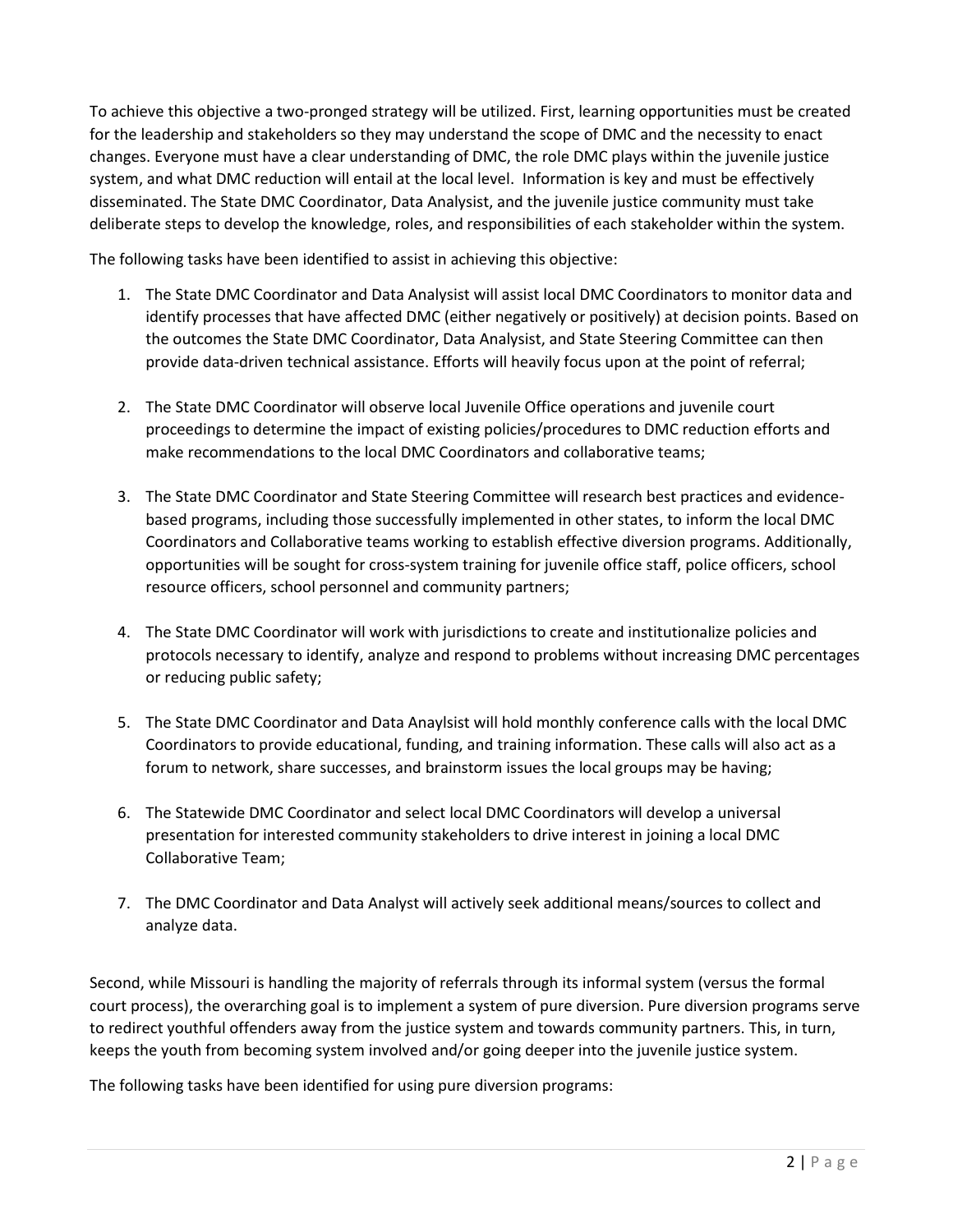- 1. The State DMC Coordinator and local DMC Coordinator will educate community partners on how pure diversion works;
- 2. The State DMC Coordinator will assist local DMC Coordinators in educating the community partners as well as assist in the development of diversion programs;
- 3. DMC Coordinator and State Steering Committee will assist jurisdictions with creating policy for pure diversion.

### *Objective 2: Reduce by 5% the number of black youth placed in detention as compared to white youth placed in detention.*

Leadership is quintessential in progressing toward the elimination of disproportionate confinement of youth of color. Leadership must develop comprehensive policies to eliminate racial bias, continually assess programs for bias, ensure the Juvenile Detention Assessment Tool (JDTA) is correctly completed and the use of overrides is appropriate, and implement evidence-based detention alternatives with fidelity. By doing so, the leaders can assure only those who pose a risk to public safety enter detention.

The following tasks have been identified to reduce the number of black youth detained:

- 1. The State DMC Coordinator and local DMC Coordinator will monitor the Juvenile Detention Assessment override rates, by race and county, for each juvenile detention center;
- 2. The State DMC Coordinator will work with local DMC Sites to identify contributing factors leading to over-representation;
- 3. The State DMC Coordinator will work with counties to develop, implement, and measure the effectiveness of alternatives to detention;
- 4. The State DMC Coordinator will provide training opportunities on identifying and overcoming personal biases;
- 5. The State DMC Coordinator and State Steering Committee will encourage jurisdictions to create clearly defined and sustainable policies and protocols that strategically respond to disproportionality.

# *Objective 3: Increase by 10% the number of black youth referrals disposed through the informal adjustment process.*

In Missouri, diversion occurs when a youth's case is handled through an informal adjustment process<sup>2</sup> (informal adjustment) rather than having formal charges filed. The ability for a juvenile officer to handle cases informally is granted in statute<sup>3</sup>.

According to the Office of State Courts Administrator's *2017 Missouri Juvenile and Family Division Annual Report*, 79% of all referrals received were disposed of through the informal adjustment process. While

 $\overline{a}$ 

 $2$  For the purposes of this plan diversion and informal adjustment are synonymous.

<sup>&</sup>lt;sup>3</sup> Revised Statutes of Missouri, [Chapter 211.081](http://revisor.mo.gov/main/OneSection.aspx?section=211.081&bid=35438&hl=) RSMo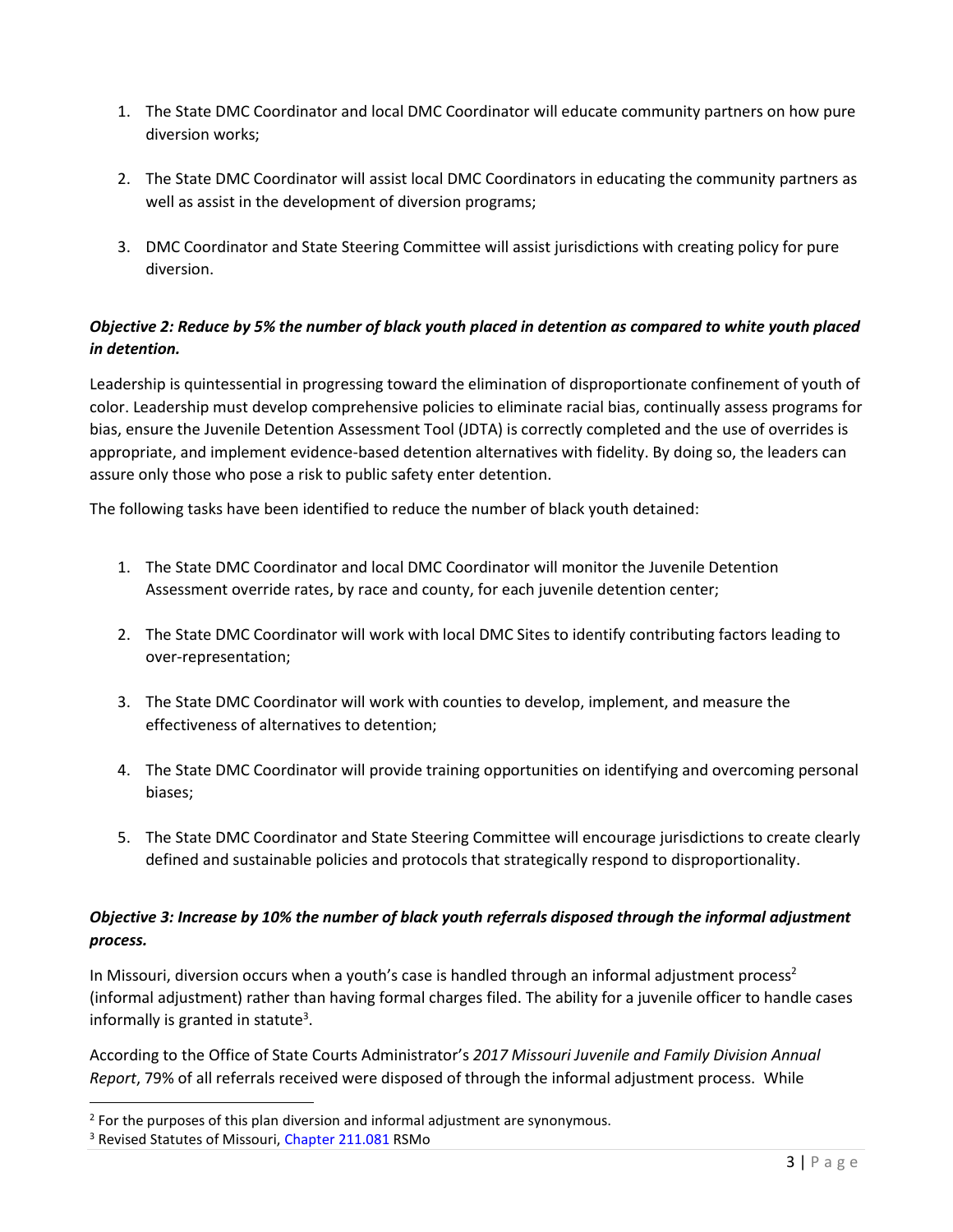Missouri is disposing the majority of referrals without taking youth to court, black youth received informal adjustments at a disproportionate rate/percentage. In 2017, the RRI was calculated to be .90 at the diversion contact point for black youth. Based on our FY2018, data the RRI has increased to .93 at this contact point but is still below parity. In terms of percentage, 7.68% of the black youth population received informal adjustment. The percentage deemed necessary to achieve parity is 8.24%. Therefore an additional 453 black youth would need to receive informal adjustments.

The following tasks have been identified in order to increase the use of informal adjustment:

- 1. Educate juvenile justice staff and community partners on how informal processing can prevent a youth from going deeper into the juvenile justice system;
- 2. Educate staff and community partners on how utilizing informal processing reduces the costs to the juvenile justice system;
- 3. Assist jurisdictions to develop clear and attainable standards for program completion so that youth and their families understand the requirements that must be fulfilled for the successful completion of the informal adjustment process;
- 4. Encourage juvenile justice staff to incorporate both the Risk Assessment (to assure the safety of the community and the protection of the victim) and the Needs Assessment (to identify the appropriate level/types of services) when developing treatment plans.

# *Objective 4: Reduce by 5% the number of black youth placed in secure confinement as compared to white youth placed in secure confinement.*

It should be noted that secure confinement in Missouri occurs when a youth is committed to the Division of Youth Services (DYS).

By educating staff and community partners on the necessity of early interventions, utilizing response grids, and creating tailored supervision strategies youth can be successfully diverted from commitment to DYS.

- 1. Educate staff and community partners on how early interventions can prevent commitments to DYS;
- 2. Educate staff and community partners on creating goal oriented strategies by utilizing response grids;
- 3. Educate staff and community on the use of response grids to help juvenile officers better manage their caseload;
- 4. Educate staff on employing smart and tailored supervision strategies designed to develop a youth's competency;
- 5. Effectively assess criminogenic risks and needs using validated assessment tools;
- 6. Incorporate the strengths of the youth and their families in the treatment planning process.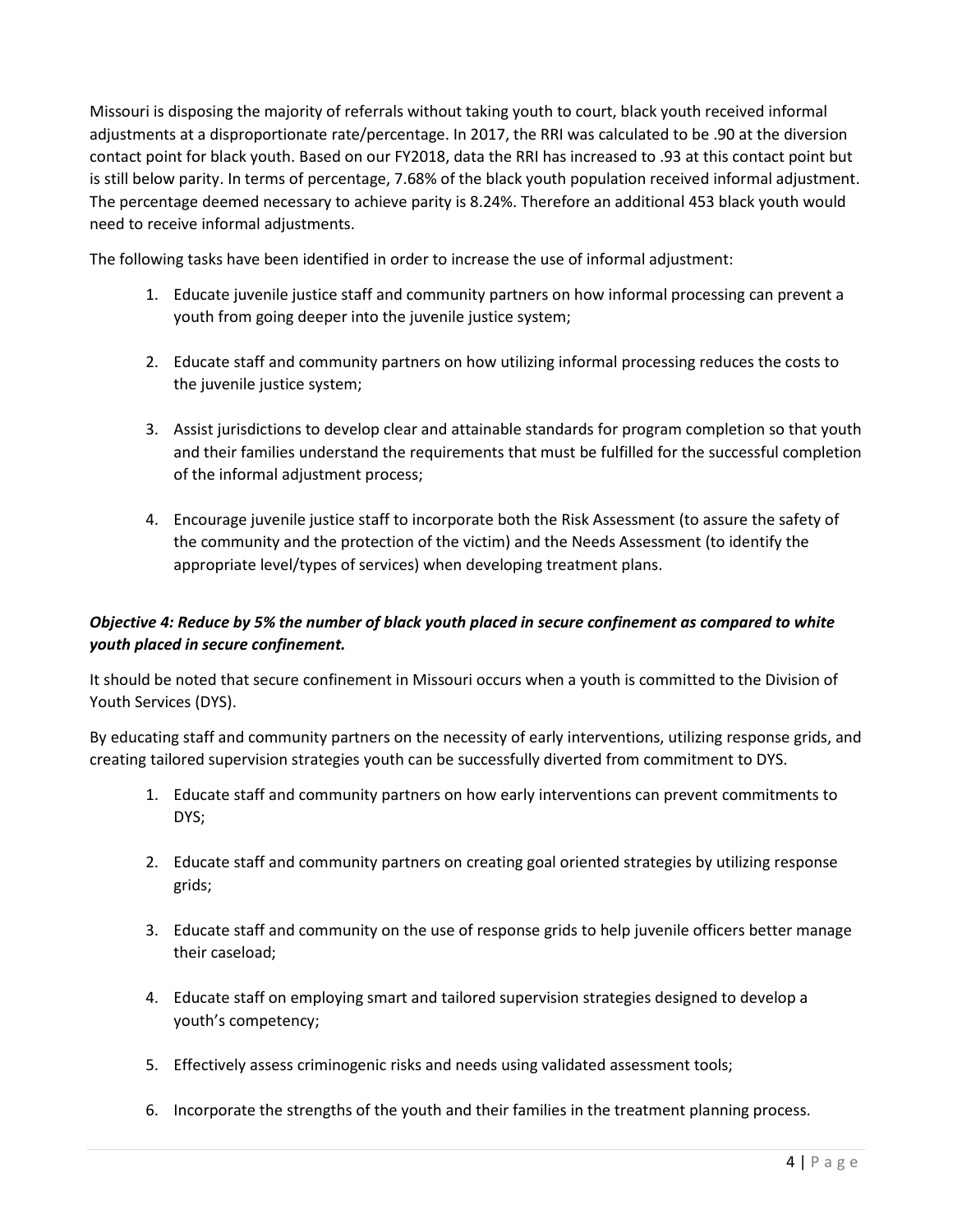### *Objective 5: Reduce by 5% the number of black youth that are certified as adults as compared to white youth certified as adults.*

In Missouri, the process of transferring a youth to the adult system is referred to as certification. Unlike states that utilize direct file, a juvenile court judge will determine whether a youth will be certified by weighing the merits of the case and considering ten statutorily required elements<sup>4</sup>.

The use of juvenile certifications has steadily declined in Missouri. In 2009, there were 99 youth certified statewide and included 63 Black youth, 32 White youth, and 4 "other youth of color". By FY2018, this number decreased to 41 and included 26 Black youth, 13 White youth, 1 Hispanic youth, and 1 Asian/Pacific Islander. Despite the overall reductions, disproportionality still remains. For FY2018, black youth accounted for 63% of the certified youth. Using RRI to determine parity, the state would need to reduce by 19 the number of black youth certified to achieve parity.

As part of ongoing efforts to reduce DMC at the certification contact point, Missouri will continue to monitor the circumstances leading to the certification of black youth and use the data to inform courts how they may better serve that population.

The following tasks have been identified to assist with decreasing the number of black youth certified as adults:

- 1. The State DMC Coordinator and the DMC Analyst will collect and analyze data contributing to the decisions made to certify youth to include:
	- a. The seriousness of the offense alleged and whether the protection of the community requires transfer to the court of general jurisdiction;
	- b. The viciousness, force and violence of the alleged offense;
	- c. Repetitive patterns of offenses to explore if youth involved in certification cases are beyond rehabilitation under the juvenile code;
	- d. Monitoring for racial disparity in the certification process.
- 2. The collected data will be analyzed to:
	- a. Identify circuits with the highest number of certifications and/or disproportionality;
	- b. Provide tailored technical assistance to include:
		- i. Certification data specific to their jurisdiction as compared to other similarly situated jurisdictions;
		- ii. The identification of treatment modalities that have successfully reduced the number of certifications in other similarly situation jurisdictions;
		- iii. The identification of services and service providers within their jurisdiction that can assist with reducing criminality prior to point of certification.

#### **Question #3 How much do you want to reduce DMC next year?**

 $\triangleright$  Missouri will strive to reduce the percentage of referrals to the juvenile justice system for black youth by 5% as compared to white youth referred.

 $\overline{a}$ 

<sup>4</sup> Revised Statutes of Missouri Chapter [211.071.](http://revisor.mo.gov/main/OneSection.aspx?section=211.071&bid=11490&hl=) (6) RSMo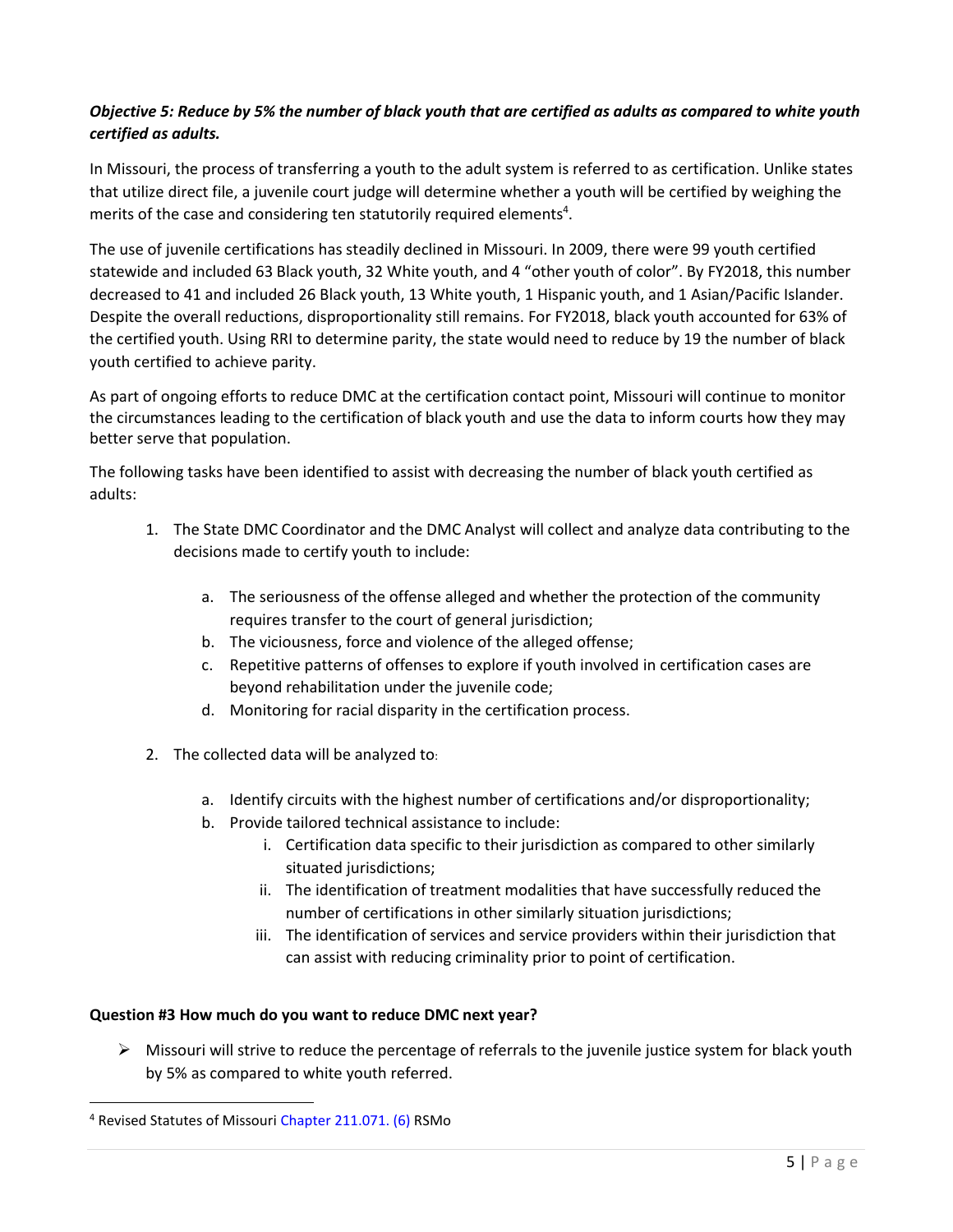- $\triangleright$  Missouri will strive to reduce the percentage of black youth placed in detention by 5% as compared to white youth placed in detention.
- $\triangleright$  Missouri will strive to Increase the percentage of black youth referrals disposed of through the informal adjustment process by 10% as compared to white youth.
- $\triangleright$  Missouri will strive to reduce the percentage of black youth placed in secure confinement as compared to white youth placed in secure confinement by 5%.
- $\triangleright$  Missouri will strive to reduce the percentage of black youth that are certified as adults as compared to white youth certified as adults by 5%.

#### **Question #4-Is that Reasonable? If yes, why?**

It is not just reasonable, it is also necessary. By achieving these objectives, not only will youth of color and their families be better served, but all system involved youth will benefit from the resources that would otherwise be spent on unnecessary and costly services. Further, it is expected that the reduction of disproportionality at the referral decision point will continue to reduce the disproportionality of minority youth at subsequent decision points such as detention, secure confinement and ultimately certification.

Additionally, Missouri has several promising practices for DMC identification and reduction already in place. This includes jurisdictions within Missouri that have participated in DMC identification and reduction efforts as part of the Annie E. Casey Foundations, JDAI and MacArthur Foundations Model for Change.

Further benefitting the movement to reduce DMC are the Missouri [Juvenile Officer Performance Standards](https://www.courts.mo.gov/file.jsp?id=304) (Standards) adopted in 2017. These Standards were written to ensure consistency, best practices, and accountability occur statewide. They provide guidance and direction on the Juvenile Officer's obligations, both legal and ethical, when addressing the needs of youth within the juvenile justice and child welfare systems. The Standards include prohibitions on discrimination and require Juvenile Officers to proactively address racial and ethnic disparities to ensure fundamental fairness and equal justice for those served. Missouri has implemented, trained, and is conducting performance reviews on these Standards.

Finally, the Missouri DPS, MJJA, OSCA, and community stakeholders look forward to continuing their collaborative and sustaining the work being done locally and statewide. Missouri will continue to support the eight (8) counties actively addressing DMC. The State DMC Coordinator will continue efforts to expand the number of jurisdictions addressing DMC by offering technical assistance, especially to those who receive a high number of referrals for youth of color. With the expansion of successful DMC reduction programs it is expected there will be replication in other counties.

#### **Question #5 What do you need from OJJDP to be successful with your plan?**

Missouri would benefit from technical assistance opportunities that will assist stakeholders in developing action plans, assist in addressing various contact points, foster the sharing of information, and provide training on implicit bias. The continued training and support for the State DMC Coordinators by OJJDP continues to be beneficial. Additionally, the monthly DMC calls provide access to timely updates from OJJDP, offer opportunities for learning, and foster open dialogue between states.

**Question #6 What safeguards will you put in place to ensure that as you work to reduce DMC, you are still protecting the public, holding youth accountable, and equipping youth to live a crime-free, productive lives**.